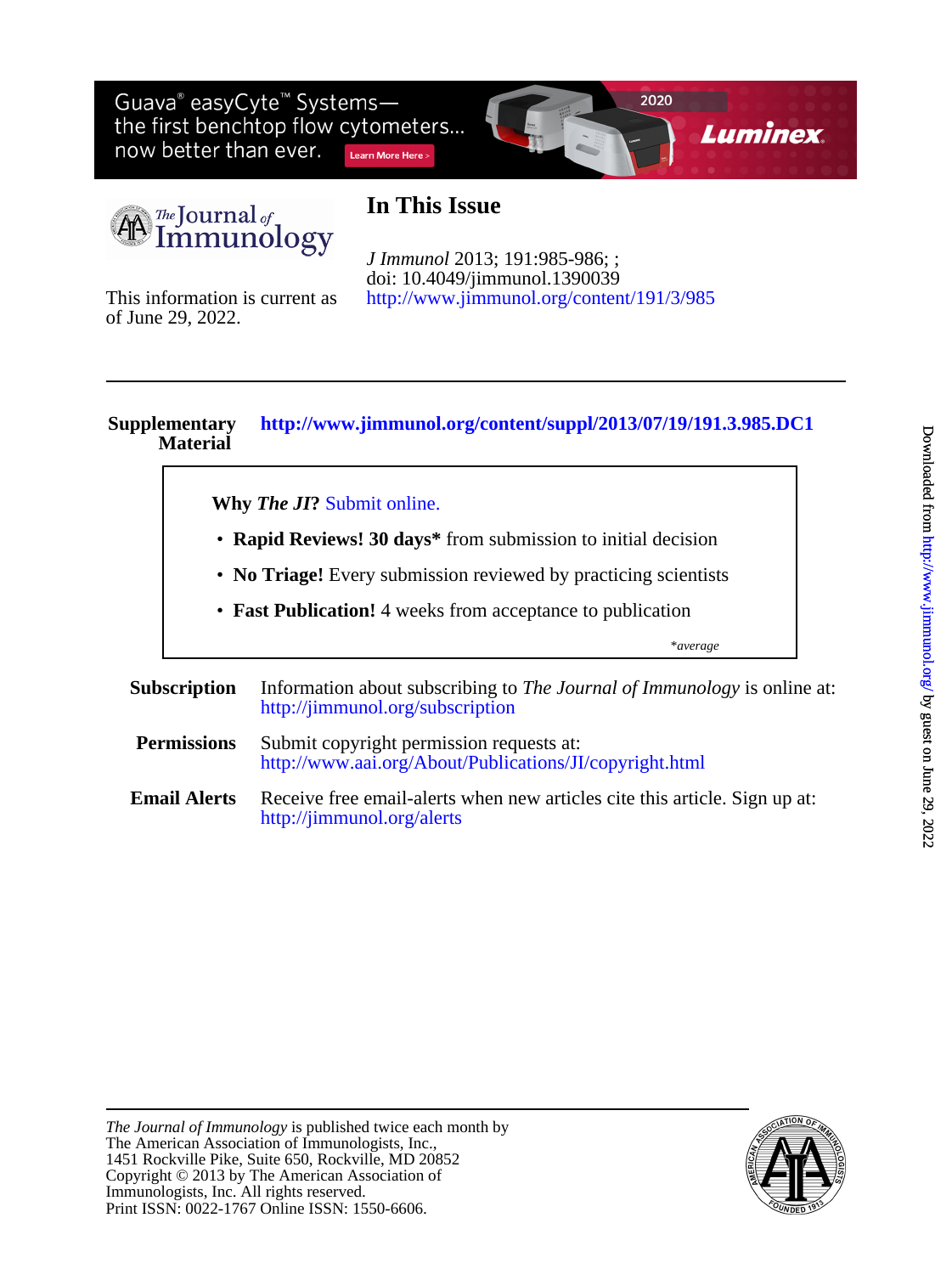# *The* Journal <sub>of</sub><br>Immuno Immunology

# Driving DC Change

oth Th1 and Th17 cells are involved in the pathogenesis of experimental autoimmune encephalomyelitis (EAE), and it has been found that Th17 cells can convert to the Th1 phenotype during the course of disease. Monocytes have also been implicated in EAE development and can colocalize



with Th cells in the CNS. Davidson et al. (p. 1175) hypothesized that different subsets of activated murine Th cells could differentially affect the development of monocyte-derived dendritic cells (Mo-DCs) and, consequently, alter EAE pathogenesis. In vitro experiments demonstrated that activated Th1, Th2, and Th17 cells induced the differentiation of monocytes into Mo-DC subtypes, dubbed  $DC_{Th1}$ ,  $DC_{Th2}$ , and  $DC_{Th17}$ , respectively. The  $DC_{Th17}$  subset produced large quantities of IL-12p70 following stimulation with a range of TLR ligands through a process that required CD40L and receptor activator of NF-kB ligand (RANKL), and these cells could promote the differentiation of naive T cells into Th1 cells in an Ag-specific manner. Interestingly,  $DC<sub>Th17</sub>$  could also stimulate the reprogramming of Th17 cells into Th1 cells. In a Th17-driven model of EAE, T cells, monocytes, and DCs were observed to colocalize in the spinal cord, and  $CD4^+$  T cells isolated from the spinal cord could induce the differentiation of monocytes into DCs. These  $DC<sub>THEAE</sub>$ , like the  $DC<sub>Th17</sub>$ , produced IL-12p70 and promoted Th1 polarization. These data suggest a mechanism by which Th17 cell conversion into Th1 cells may occur during the course of autoimmune disease.

# Enhancing  $\gamma\delta$  T cells with Zoledronate

Blocking the mevalonate pathway can be key to stop-<br>ping malignant growth. The nitrogen-containing<br>bisphosphonate (N-BP) zoledronate, used in a vari-<br>etv of cancer therapy regimens, achieves this through inhibiting ping malignant growth. The nitrogen-containing bisphosphonate (N-BP) zoledronate, used in a variety of cancer therapy regimens, achieves this through inhibiting farnesyl pyrophosphate (FPP) synthase. The ability of N-BPs to activate  $\gamma \delta$  T cells is of interest as these cells are often involved in immune surveillance and antitumor immunity. Zoledronate inhibition of FPP synthase causes an accumulation of the V $\gamma$ 9V $\delta$ 2 T cell cognate Ag isopentenyl pyrophosphate, in turn driving  $\gamma\delta$  T cell activation, a process that is enhanced by IL-18. Nussbaumer et al. (p. 1346) demonstrated that while zoledronate inhibition of FPP caused an initial activation of  $\gamma\delta$  T cells, there was also downstream depletion of geranylgeranyl pyrophosphate (GGPP). As GGPP is a required molecule in protein prenylation, depletion resulted in cell stress, caspase-1–mediated maturation and release of IL-18 by human monocytes, and subsequent induction of the  $\gamma\delta$ T cell chemokine CCL2. Thus after an initial activation of  $\gamma\delta$ T cells, zoledronate toxicity inhibited  $\gamma\delta$  T cell expansion, an unwanted "brake" that could be reversed by the addition of GGPP. The authors determined that exogenous IL-18 eliminated the need for accessory cell costimulation and, with GGPP, enhanced the ability of zoledronate to generate effective  $\gamma\delta$  T cells. Thus, the authors provide important information on the mechanism of zoledronate action and how this therapeutic agent can be used, with dampened toxicity, to generate an ex vivo antitumor response from patient samples.

### Co-complexing Complement

The complement pathway is critical to innate immu-<br>nity and has three activation pathways (classical, alter-<br>native, and lectin) that converge at the C3 convertase.<br>The lectin pathway functions similarly to the classical p nity and has three activation pathways (classical, alternative, and lectin) that converge at the C3 convertase. The lectin pathway functions similarly to the classical pathway but has a greater level of complexity, much of which remains to be characterized. Degn et al. (p. 1334) investigated the contributions of mannan-binding lectin (MBL)–associated serine proteases (MASP-1, -2, and -3) and the MBL-associated binding proteins [(MAp)19 and MAp44] to this complex activation process. Previous work determined that MASP-1 and MASP-2 are necessary for lectin pathway activation, with MASP-1 both transactivating MASP-2 and cleaving C2. MASP-2 cleaves both C2 and C4 to allow the formation of the C3 convertase. In this set of experiments, the authors demonstrated that whereas MASP-1 and MASP-2 do not form heterodimers in serum, they do form co-complexes together with MBL or ficolins. Ficolins are lectin-like molecules that are integral to the lectin pathway. The MASP co-complexes are necessary for activating complement and their serum concentration affects the extent of this activation. The authors proposed that MAp44, which has previously been shown to inhibit MASP-2 binding to MBL, disrupts these co-complexes that are essential for lectin pathway activation. Accordingly, the addition of MAp44 was able to block deposition of C4, a marker for complement activation. Taken together, the data provide a window into the mechanics of lectin pathway activation and show that MASP-1 and MASP-2 form activating co-complexes whose activity can be inhibited by the action of MAp44.

#### Steroids versus Aspergillus fumigatus

I mmunocompromised individuals, including those who receive<br>high-dose corticosteroids as part<br>of chemotherapy regimens, are at mmunocompromised individ- Merge uals, including those who receive high-dose corticosteroids as part higher risk for infection with the ubiquitous airborne mold, Aspergillus fumigatus. Patients with chronic granulomatous disease (CGD), who have genetic defects related to the



Copyright © 2013 by The American Association of Immunologists, Inc. 0022-1767/13/\$16.00 NADPH oxidase, are also susceptible to invasive aspergillosis,